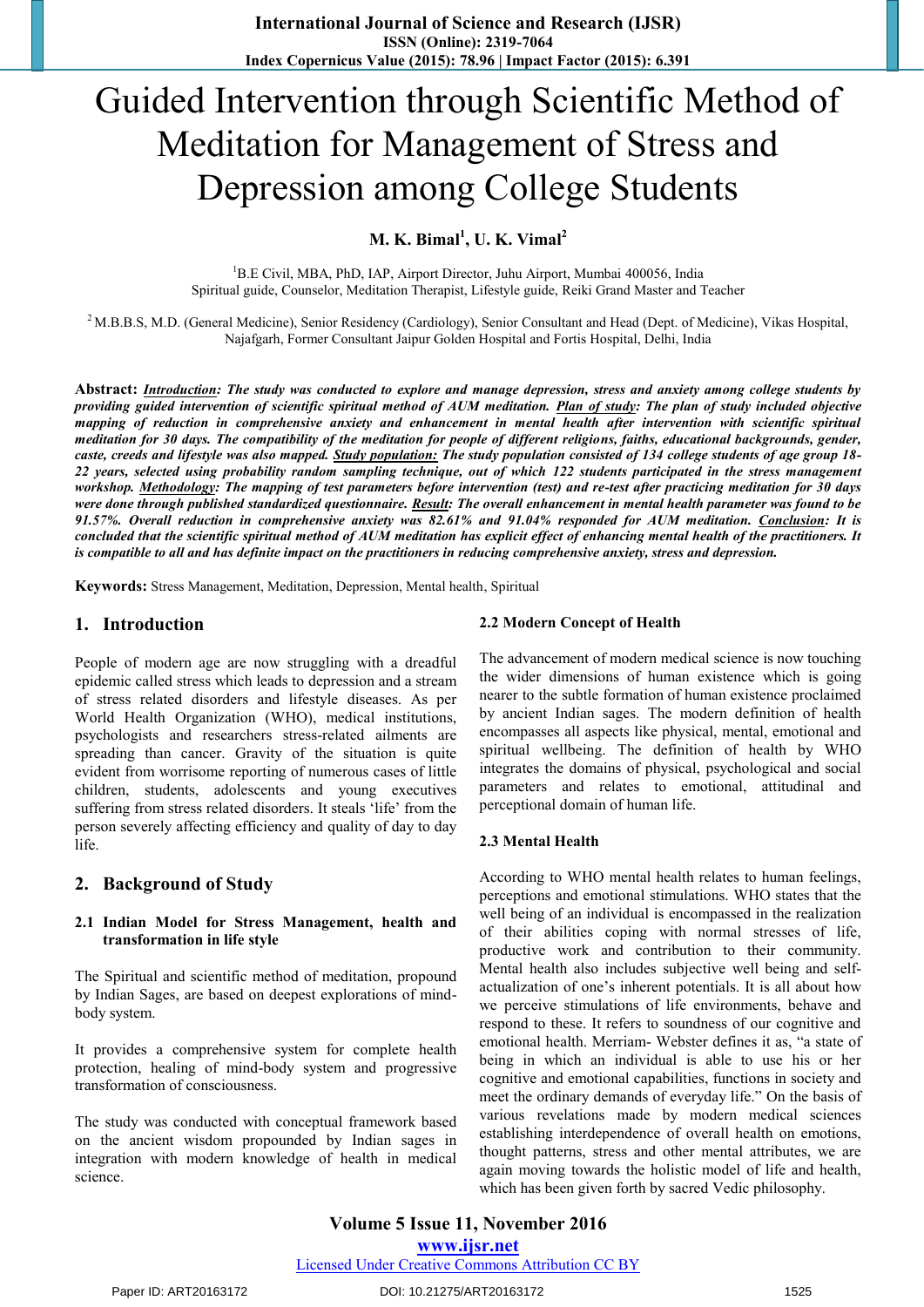## **3. Significance of Study**

## **3.1 Present Scenario**

The young generation is reportedly getting into trap of the epidemic called stress, anxiety and depression with a number of lifestyle diseases. The alarming increase in health issues of students are found to be related to mental agonies, psychological disorders, relationship turmoil, stress and degradation of quality of life. Youth of age group between 20-40 years are reportedly getting affected with common symptoms of stress like insomnia, anxiety, depression, functional bowel disturbances, nervous tension, fatigue, etc. ruins and impairs the life and its productivity.

In turn, these conditions may lead to poor performance, higher [absenteeism,](https://en.wikipedia.org/wiki/Absenteeism) decreased concentration, poor retaining capacity, low self confidence and demoralization. "If untreated, consistently high stress can become a chronic condition, which can exacerbate existing mental health conditions and chronic physical conditions (diabetes, hypertension, weak immune system).

Other disorders that can be caused or exacerbated by stress include [sleep disorders,](https://en.wikipedia.org/wiki/Sleep_disorders) [headache,](https://en.wikipedia.org/wiki/Headache) [mood disorders,](https://en.wikipedia.org/wiki/Mood_disorders) [upset](https://en.wikipedia.org/wiki/Upset_stomach)  [stomach,](https://en.wikipedia.org/wiki/Upset_stomach) [autoimmune disease,](https://en.wikipedia.org/wiki/Autoimmune_disease) [depression,](https://en.wikipedia.org/wiki/Depression_(mood)) and [anxiety.](https://en.wikipedia.org/wiki/Anxiety)

### **3.2 Stress and its relation to health and diseases**

Stressful events affect the metabolic and biological processes negatively by releasing stress hormones which further affects the pathogenesis of physical diseases. The prolonged or chronic stresses have got detrimental effect on the mind-body system which causes dis-ease and disorder in emotional, cognitive, physiological and behavioral responses of the students.

Stressor-elicited endocrine response causes a lot of malfunctioning in the psychobiological system. The hypothalamic-pituitary-adrenocortical axis (HPA) and the sympathetic-adrenal-medullary (SAM) system are particularly affected due to chronic psychological stress. Cortisol, the stress hormone in humans can interfere with the control of other physiological systems, resulting in increased risk for physical and psychiatric disorders.[1][6]

Stress has got perilous effect on the regulation of immune and inflammatory processes which may cause depression; infections, autoimmune diseases, and coronary artery disease; and even virally mediated cancers.

Under the sway of stress, depression and anxiety, students often get indulged into drug addiction, cigarette smoking, alcoholism, etc. Many a times students under stress suffer from debilitating conditions like fear-psychosis, dysthymia, suicidal thoughts, escapism, binge eating, body-shame, selfdistortion, arrogance, self-rejection, self-denial, selfdestruction and many other such negative emotions which affect their academics, learning, co-curricular activities and impairs life. Life crippling effects of stress must be managed so that the mind-body-emotions of the students may be healed and rejuvenated.

Negative emotions like depression and anxiety enhance the production of pro-inflammatory cytokines, as do psychological stressors.[10] In addition, stress and depression also contribute to a greater risk for infection, prolonged infectious episodes, and delayed wound healing—all of which are processes that can fuel sustained pro-inflammatory cytokine production. [9]

Behavioral changes occurring as adaptations or coping responses to stressors such as increased social withdrawal, smoking, decreased exercise and sleep, and poorer adherence to medical regimens provide an important pathway through which stressors influence disease risk.  $[7]$ 

Associations between psychological stress and disease have been established, particularly for depression, CVD, diabetes, cancer, etc. Other areas in which evidence for the role of stress is beginning to emerge include upper respiratory tract infections, asthma, herpes viral infections, autoimmune diseases, and wound healing.

When the body is stressed, muscles tense up. Muscle tension is almost a reflex reaction to stress — the body's way of guarding against injury and pain. With sudden onset stress, the muscles tense up all at once, and then release their tension when the stress passes. [Chronic stress](http://www.apa.org/helpcenter/understanding-chronic-stress.aspx) causes the muscles in the body to be in a more or less constant state of guardedness. When muscles are taut and tense for long periods of time, this may trigger other reactions of the body and even promote stress-related disorders. For example, both tension-type headache and migraine headache are associated with chronic muscle tension in the area of the shoulders, neck and head.<sup>[8]</sup>

Present days health problems, mental agonies, psychological disorders, relationship turmoil, stress and degradation of quality of life, all are deeply related to multiple of individual issues, which are under crisis in this age. Fibromyalgia, a debilitating neuropsychiatric, mentions that the problem of prolonged stress and un-natural lifestyle is fast spreading among youth. The common symptoms of diseases are insomnia, anxiety, depression, functional bowel disturbances, nervous tension, fatigue, etc., which are severely irritant. It ruins the professional and family life, impairs the life and its productivity. If we list different types of diseases and their symptoms like hypertension, dyslipidemia, ischemic heart diseases, depression, migraine, diabetes etc., the scenario is quite horrifying.

Humanity is suffering, life flow is obstructed and many people never experience the real taste of health, joy and happiness.

According to a survey in India, due to sedentary life style, chaotic work patterns and unrealistic way of perceiving the world, 60-70 percent of persons visiting doctors suffer from hypertension, 50-60 percent of those from insomnia and depression and around 40 percent suffer from hypertriglyceridemia and high cholesterol. They further lead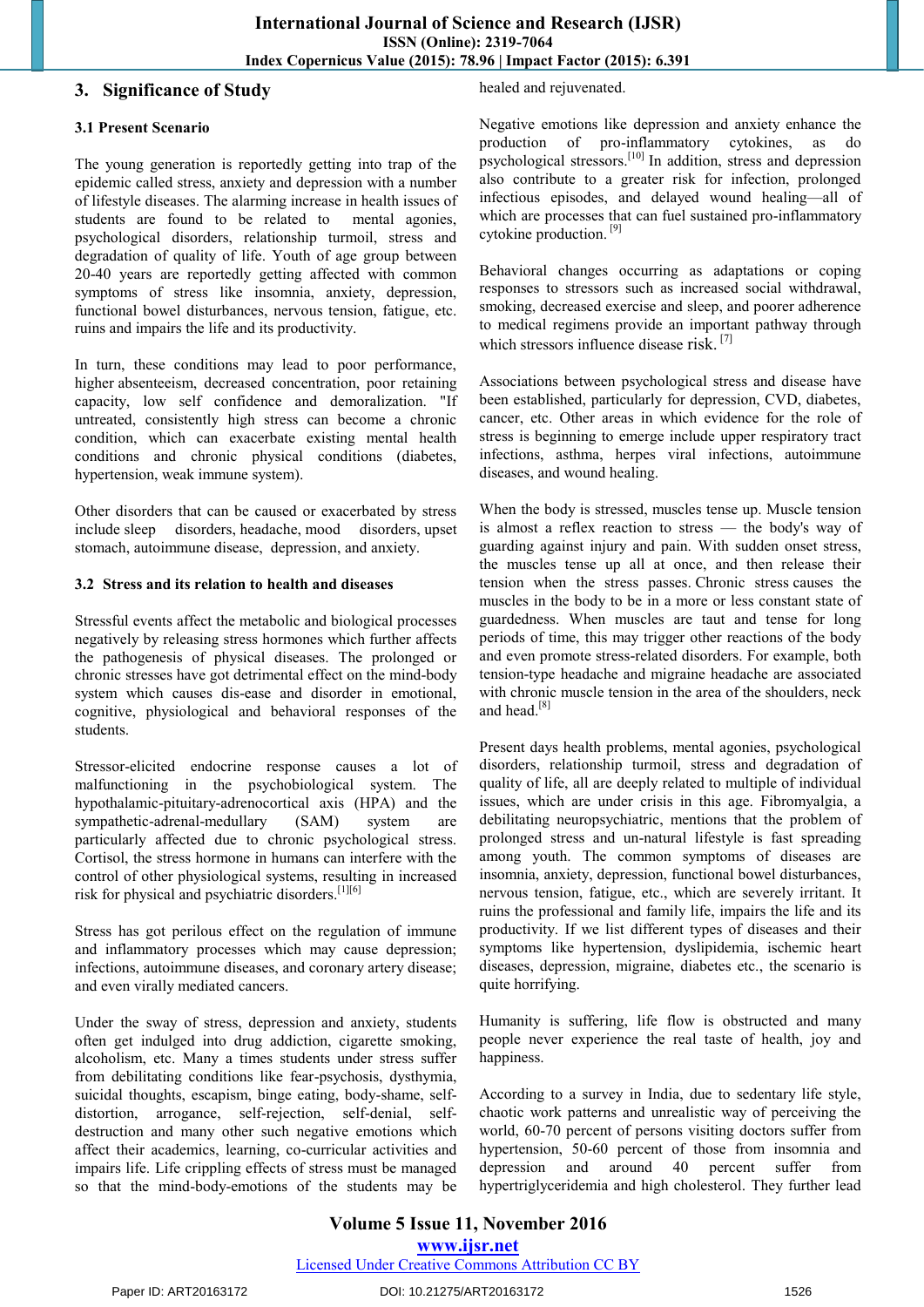to ischemic heart problem, psychological imbalance, stomach problem and poor fertility rates. Studies further reveal that more than 70 percent of male are affected by heart problem and females are more prone to depression and various gynecological problems.<sup>[2]</sup>

# **4. Objective of the Study**

The research has been conducted to explore and manage depression, stress and anxiety among college students by providing guided intervention of scientific spiritual method of AUM meditation. The parameters of the study were reduction in comprehensive anxiety and enhancement in mental health.

### **4.1 Parameters of the research study**

The conceptual base for this research was to explore for objective and definite way of managing psycho-perception and response system of a person to enable him to maintain biological and rhythmic balance of stressed-tranquilization process within mind-body system. Mere counseling and taking medication has not been found giving relief from long lasting detrimental effects of stress and related impacts of stress due to stress hormone release. Following two parameters have been taken for study with intervention through guided scientific spiritual AUM meditation.

### **4.1.1 Mental Health Parameter test**

―The preamble of the World Health Organization's charter defined health as a state of complete physical, mental and social well-being, not merely the absence of disease or infirmity."<sup>[11]</sup>

Mental health is the most basic and important aspect of all dimensions of human health parameters. The modern science has now concluded through numerous researches and studies that, root of all illness lies in 'dis-ease' at mental-emotional level of human existence.

To measure the parameters of mental health, the test questionnaire has been taken from the published manual of mental health inventory.

## **4.1.2 Comprehensive Anxiety Test**

The anxiety, depression and stress have emerged as devastating enemy of human life quality and health. The art and science of stress management need to be incorporated in day to day way of living so that the system of stimulation for managing stress elements and further acquiring the state of tranquilization and gaining healthy state of mind-body system naturally.

To measure the comprehensive anxiety and stress elements, the test questionnaire has been taken from the published manual of mental health inventory.

# **5. Plan of Study**

During the study for evaluation and management of stress and depression among college students, a comprehensive module consisting of scientific knowledge about stress, its detrimental effects as well as release of stress hormones were discussed along with intervention through scientific relaxation meditation of AUM Sadhana. Students participating in the study were guided and trained in explicit method of meditation of ‗AUM Sadhana' to stimulate tranquilization in the mind-body system.

The study population consisted of 134 college students of age group 18-22 years, selected using probability random sampling technique, out of which 122 students communicated acceptance to imbibe and participate in the stress management workshop. The 122 students were given intervention in the stress management workshop and underwent tests for mapping comprehensive anxiety and mental health. Further, out of 122 students 105 students responded after practicing guided AUM meditation for 30 days who were put into re-test.

The objective measurement (test and re-test) of reduction in comprehensive anxiety as well as increase in mental health was done through published standardized tool (questionnaire). The scope of the study also included study regarding acceptance of AUM Sadhana by people of different religions, faiths, educational backgrounds, gender, caste, creeds and lifestyle. The students were made aware and educated regarding distinct role of individual's thought pattern in creating and shaping of one's own life pattern.

# **6. Result**

The study findings revealed that there were definite positive transformations in the practitioners/study population after practicing the scientific spiritual method of AUM meditation.

## **6.1 Acceptance of AUM meditation**

It was also revealed that out of 134 selected population, 122 responded for workshop i,e 91.04% responded for AUM meditation indicating that the spiritual scientific method of meditation is compatible to people from all walks of life, caste, creed, religion, faith, gender and all ages. (Refer Figure 1)

#### **6.2 Overall Percentage change in Mental Health Parameters and Comprehensive Anxiety Before and After Intervention with AUM meditation**

The overall/final enhancement in mental health parameter was found to be 91.57%, increased from 12.1 to 23.18. Further final/overall reduction in comprehensive anxiety was 82.61%, reduced from 82.85 to 19.55. (Refer Figure 2)

#### **6.3 Percentage change in Number of Student's in Mental Health Parameters Before and After Intervention with AUM meditation**

It was found that 62.7% of the students were in very low to low state, whereas 19.8% were indicating the mental health in medium state and only 17.5% in the high state of mental health before intervention of the guided meditation.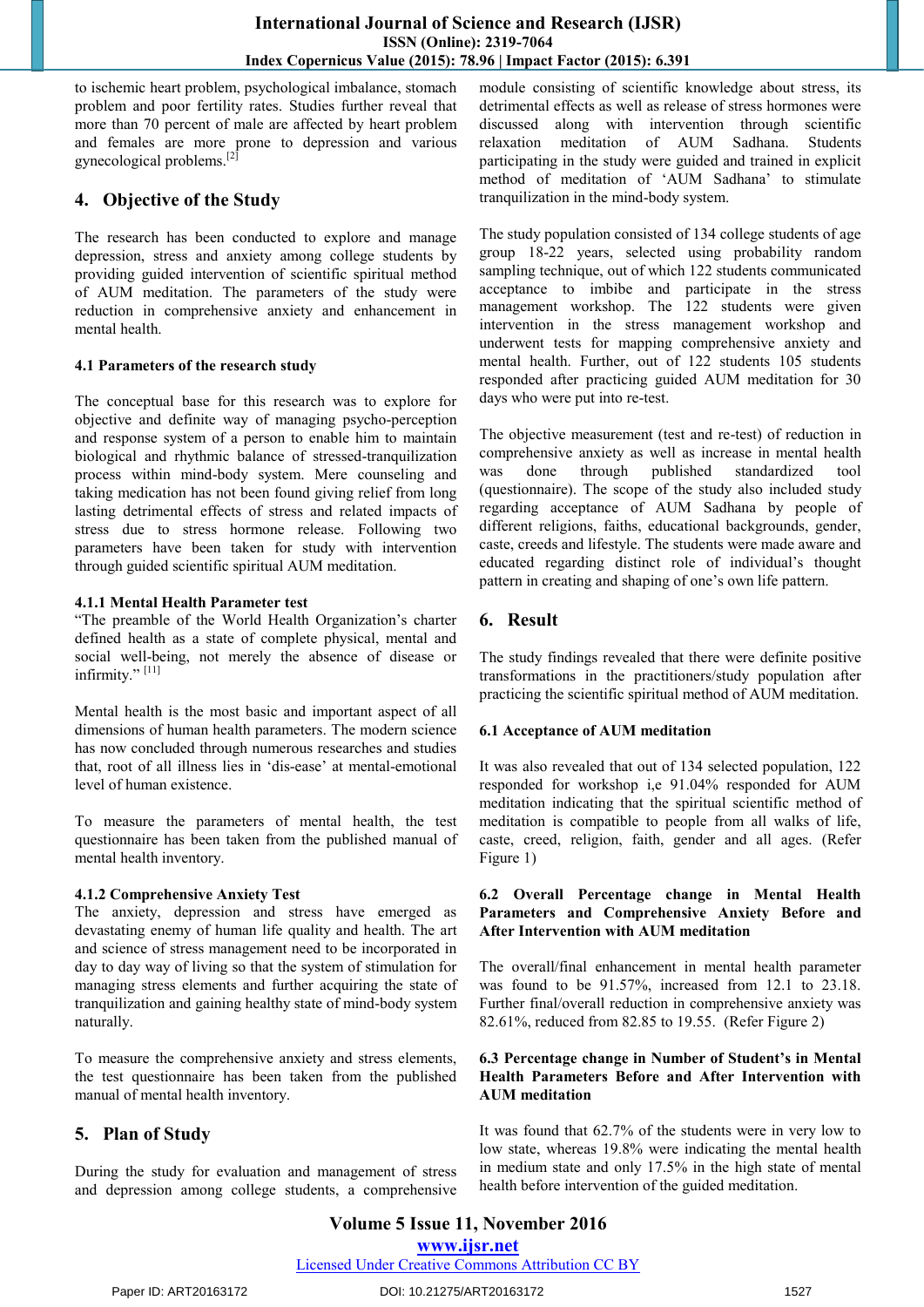After practicing AUM meditation for 30 days, the score indicated amazing definite transformation. 83.7% students scored in the test indicating in the high and very high state of mental health. 10.6 % students were in medium state of mind and only 5.7% in low state of mental health. (Refer Figure 3)

#### **6.4 Percentage change in Comprehensive Anxiety Before and After Intervention with AUM meditation**

In comprehensive anxiety test parameters, before intervention 86.4% of the students indicated very high to very high state of comprehensive anxiety.

After intervention 83.4% of the students scored for being in very low to low state of comprehensive anxiety, again indicating definite transformation and rejuvenation. (Refer Figure 4 and Figure 5)

# **7. Figures for graphical representation of Study data**



**Figure 1:** Acceptance of AUM meditation S1- Number of students accepting S2 –Number of students not responding



**Figure 2:** Overall Percentage change in Mental Health Parameters and Comprehensive Anxiety Before and After Intervention with AUM meditation







**Figure 4:** Overall change in Comprehensive Anxiety Before and After Intervention with AUM meditation



**Figure 5:** Percentage change in Comprehensive Anxiety Before and After Intervention

# **8. Conclusion**

- From the study and analysis of result it is concluded that the scientific spiritual method of AUM meditation is compatible to all and has definite positive impact on the practitioners in reducing comprehensive anxiety, stress and depression.
- It also has explicit effect of enhancing mental health of the practitioners. It can be easily correlated that the overall quality of life and efficacy is improved.

# **Volume 5 Issue 11, November 2016**

**www.ijsr.net**

Licensed Under Creative Commons Attribution CC BY

#### Paper ID: ART20163172 DOI: 10.21275/ART20163172 1528